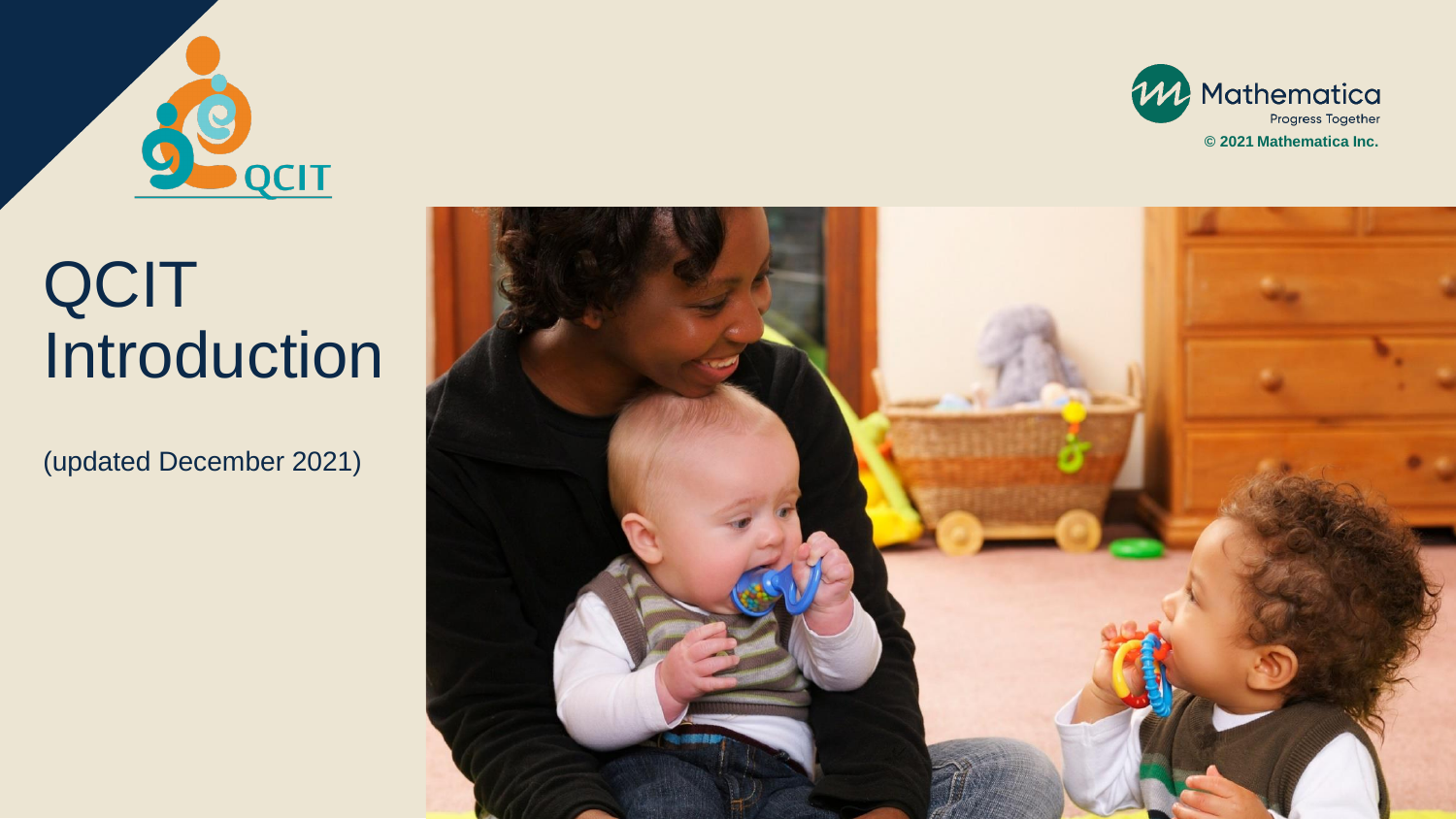# What is QCIT?



- The Quality of Care for Infants and Toddlers measure (QCIT; formerly called the Q-CCIIT measure)
- Evidence-based observational measure of the quality of caregiver interactions with infants and toddlers  $(0 - 36$  months)
- Designed for center-based classrooms and family child care homes (FCCs)
- Developed by Mathematica and its partners with funding from the Office of Planning, Research, and Evaluation (OPRE) and the Office of Head Start (OHS) in the Administration for Children and Families (ACF). ACF holds the copyright for the Q-CCIIT tool.

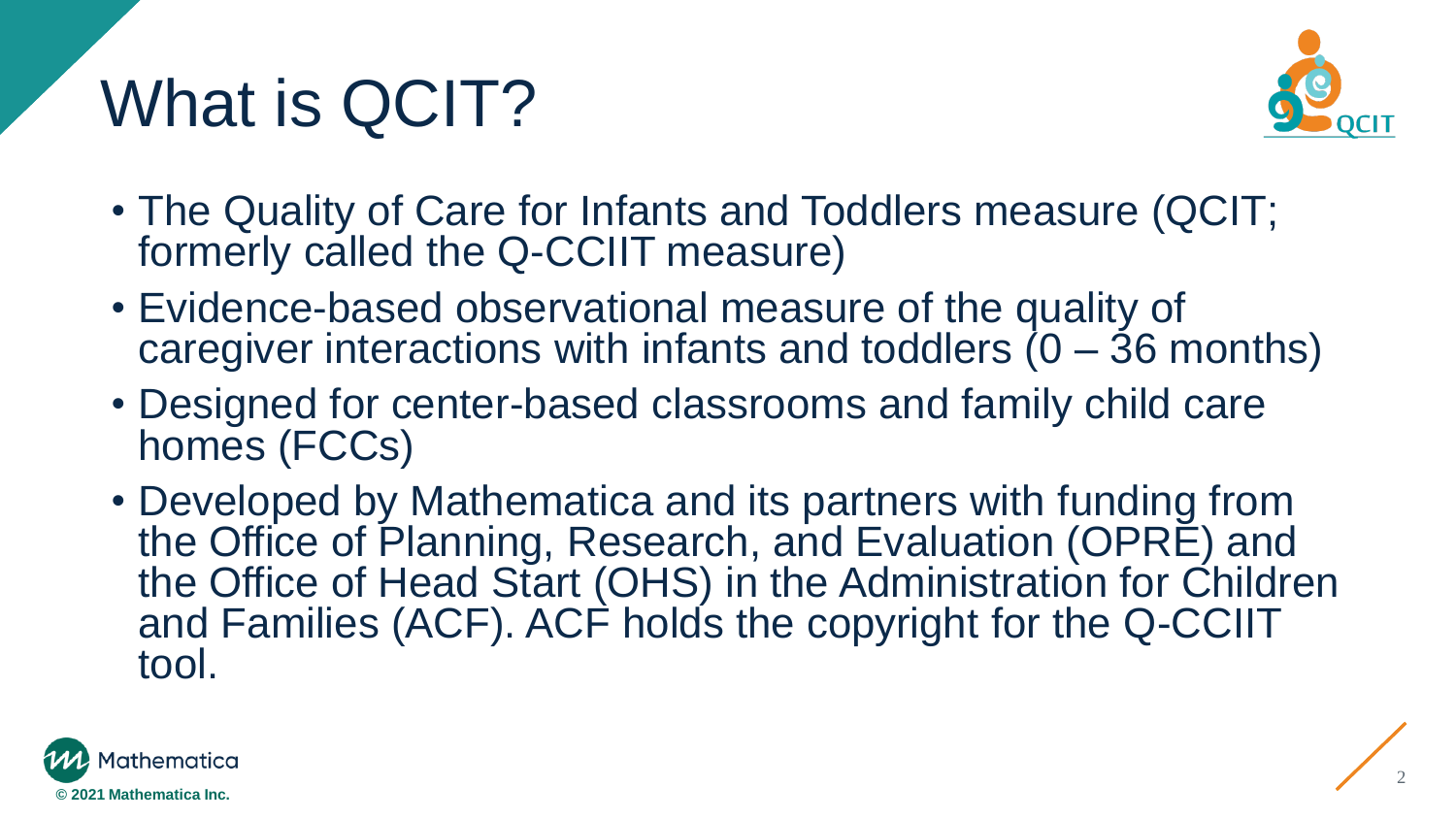# What does QCIT measure?



### • Support for:

- Social and emotional development
- Language and literacy
- Cognitive development
- Areas of concern



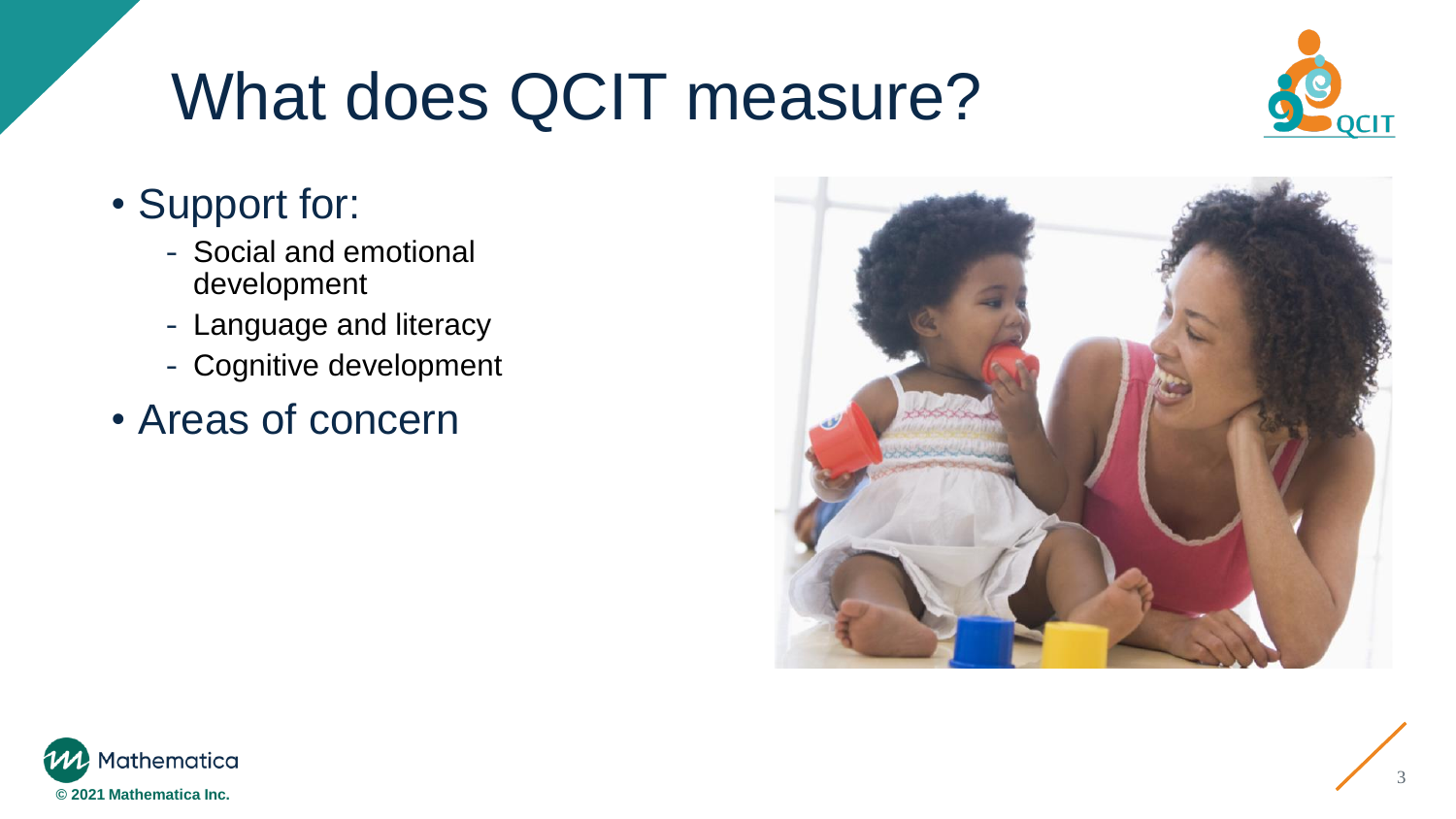

# What can QCIT be used for?

- Professional development
- Research
- Monitoring to inform administrator decision-making



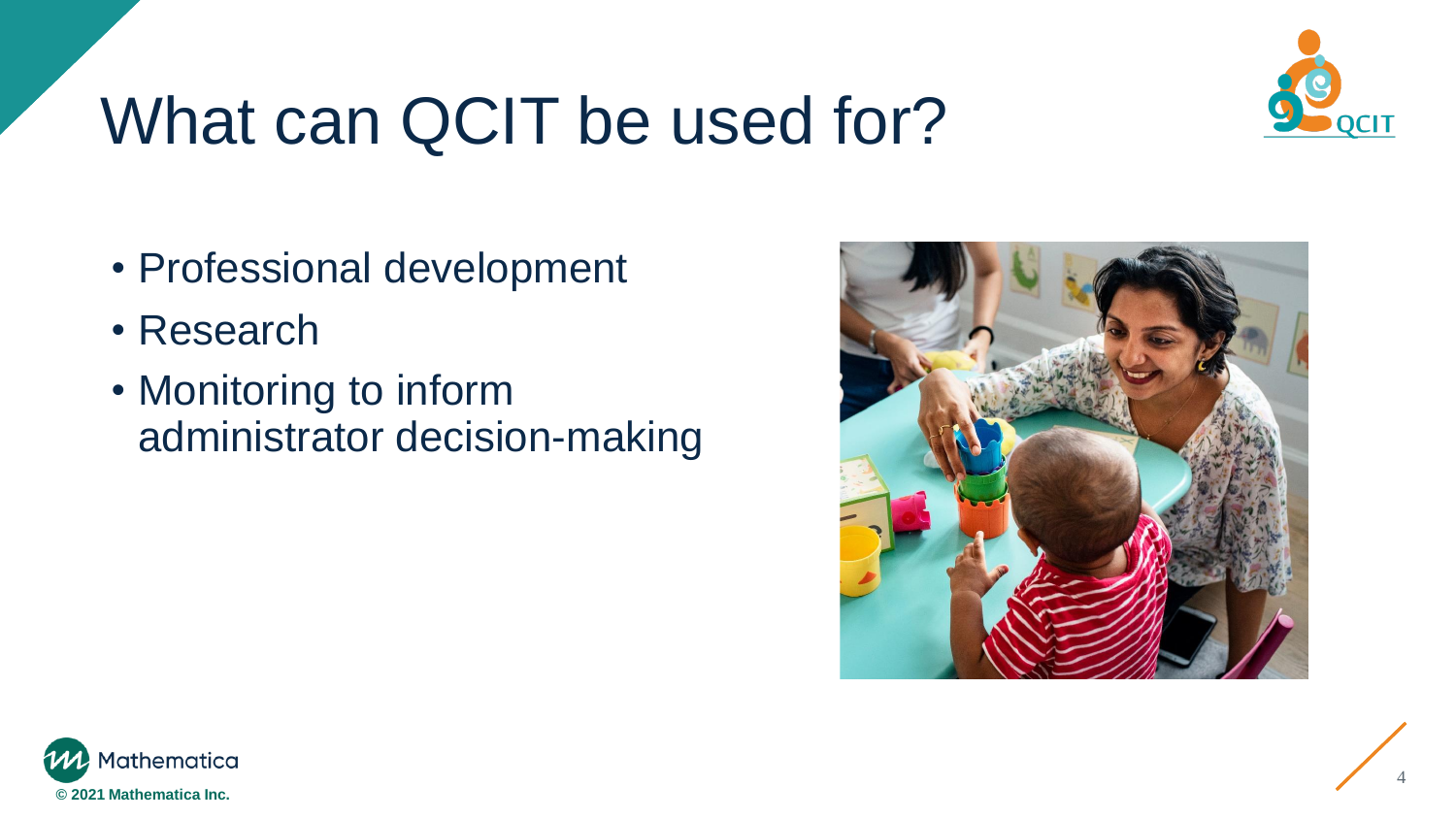## QCIT is reliable and valid



- In 2012, there was a field test in 400 center-based classrooms and FCCs
- The field test showed:
	- Evidence of QCIT's reliability and validity
	- QCIT is sensitive to differences in quality
- Read more about the psychometric field test in a report called *Measuring the Quality of Caregiver-Child Interactions for Infants and Toddlers (Q-*CCIIT) on ACF's website: https://www.acf.hhs.gov/opre/report/measuring[quality-caregiver-child-interactions-infants-and-toddlers-q-cciit](https://www.acf.hhs.gov/opre/report/measuring-quality-caregiver-child-interactions-infants-and-toddlers-q-cciit)
- A 2021 report shows evidence that QCIT is sensitive to detecting differences in caregiver practice after professional development; read more on ACF's website: https://www.acf.hhs.gov/opre/report/we-grow[together-professional-development-system-final-report-2019-field-test](https://www.acf.hhs.gov/opre/report/we-grow-together-professional-development-system-final-report-2019-field-test)

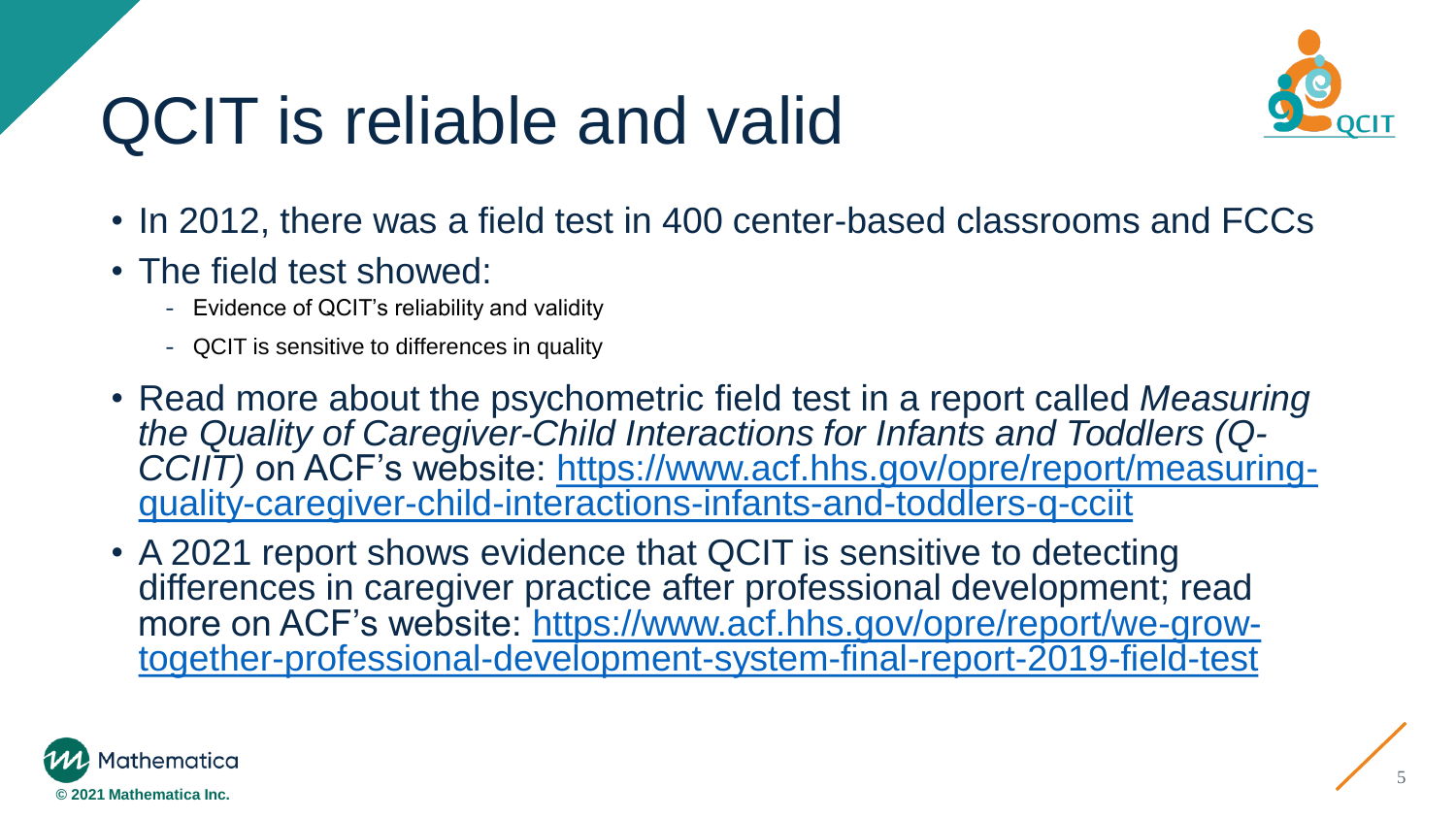# Use of QCIT with diverse populations



- Currently, the QCIT materials and training are only available in English
- 31 percent of the children in the 2012 psychometric field test were dual language learners
- The QCIT User's Guide provides guidance around cultural differences, age, and abilities that need to be considered for every item

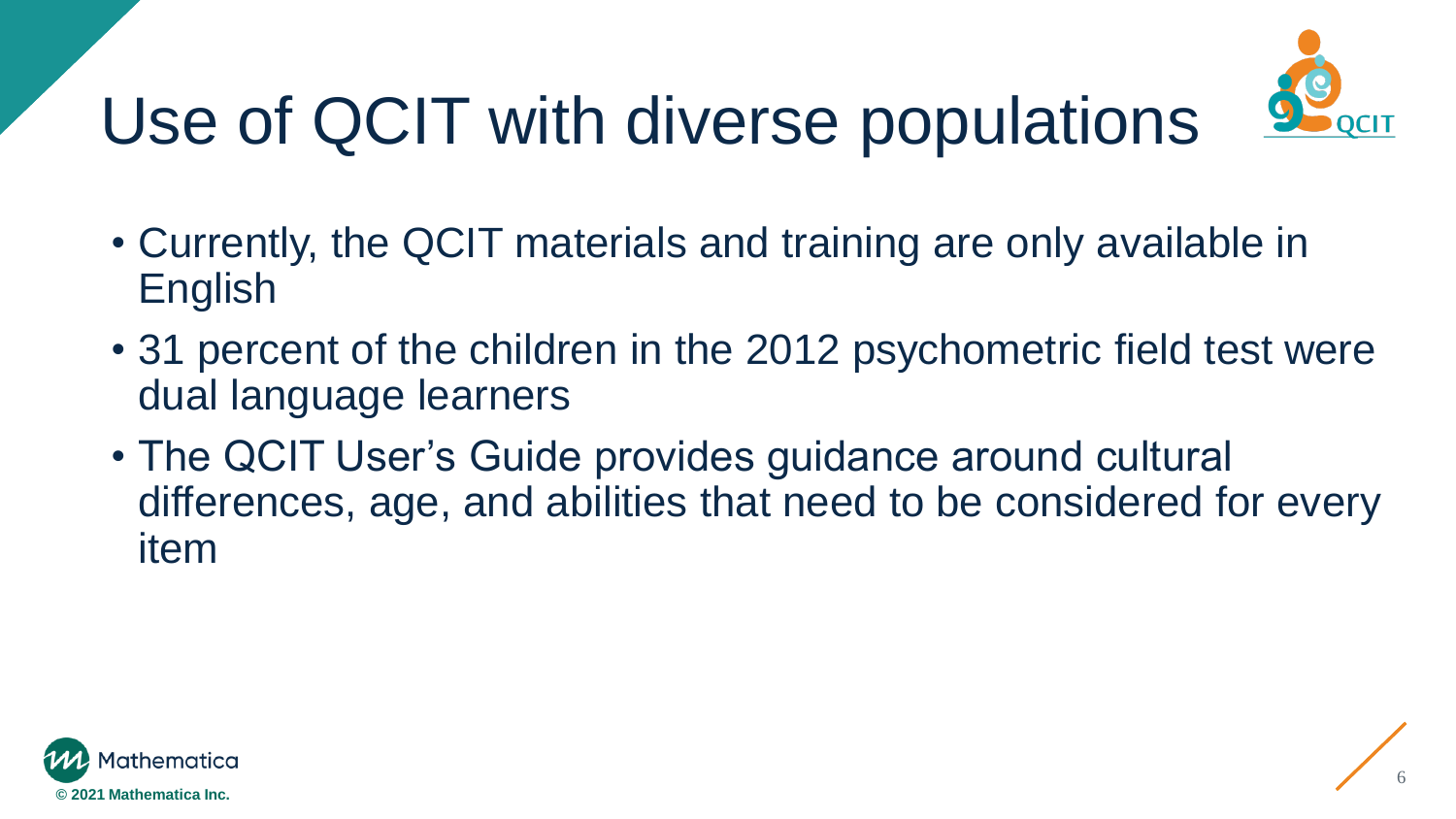

#### QCIT aligns with research-based models, such as the Early Learning Outcomes Framework (ELOF)

|                                                                                                                                                             | <b>QCIT scales</b>                                              |                                                      |                                                                  |                                          |  |  |  |
|-------------------------------------------------------------------------------------------------------------------------------------------------------------|-----------------------------------------------------------------|------------------------------------------------------|------------------------------------------------------------------|------------------------------------------|--|--|--|
| <b>ELOF domains and associated</b><br>subdomains                                                                                                            | <b>Support for social and</b><br>emotional<br>development items | <b>Support for</b><br>cognitive<br>development items | <b>Support for language</b><br>and literacy<br>development items | <b>Areas of</b><br><b>concern topics</b> |  |  |  |
| <b>Approaches to learning</b><br>Emotional, behavioral, cognitive self-regulation,<br>initiative, curiosity, creativity                                     |                                                                 |                                                      |                                                                  |                                          |  |  |  |
| Social and emotional development<br>Relationships with adult and with other children,<br>emotional functioning, sense of identity and<br>belonging          |                                                                 |                                                      |                                                                  |                                          |  |  |  |
| Language and communication<br>Attending and understanding, communicating and<br>speaking, vocabulary, emergent literacy                                     |                                                                 |                                                      |                                                                  |                                          |  |  |  |
| <b>Cognition</b><br>Exploration and discovery, memory, reasoning and<br>problem-solving, mathematical thinking, imitation,<br>symbolic representation, play |                                                                 |                                                      |                                                                  |                                          |  |  |  |
| Perceptual, motor and physical development                                                                                                                  |                                                                 |                                                      |                                                                  |                                          |  |  |  |

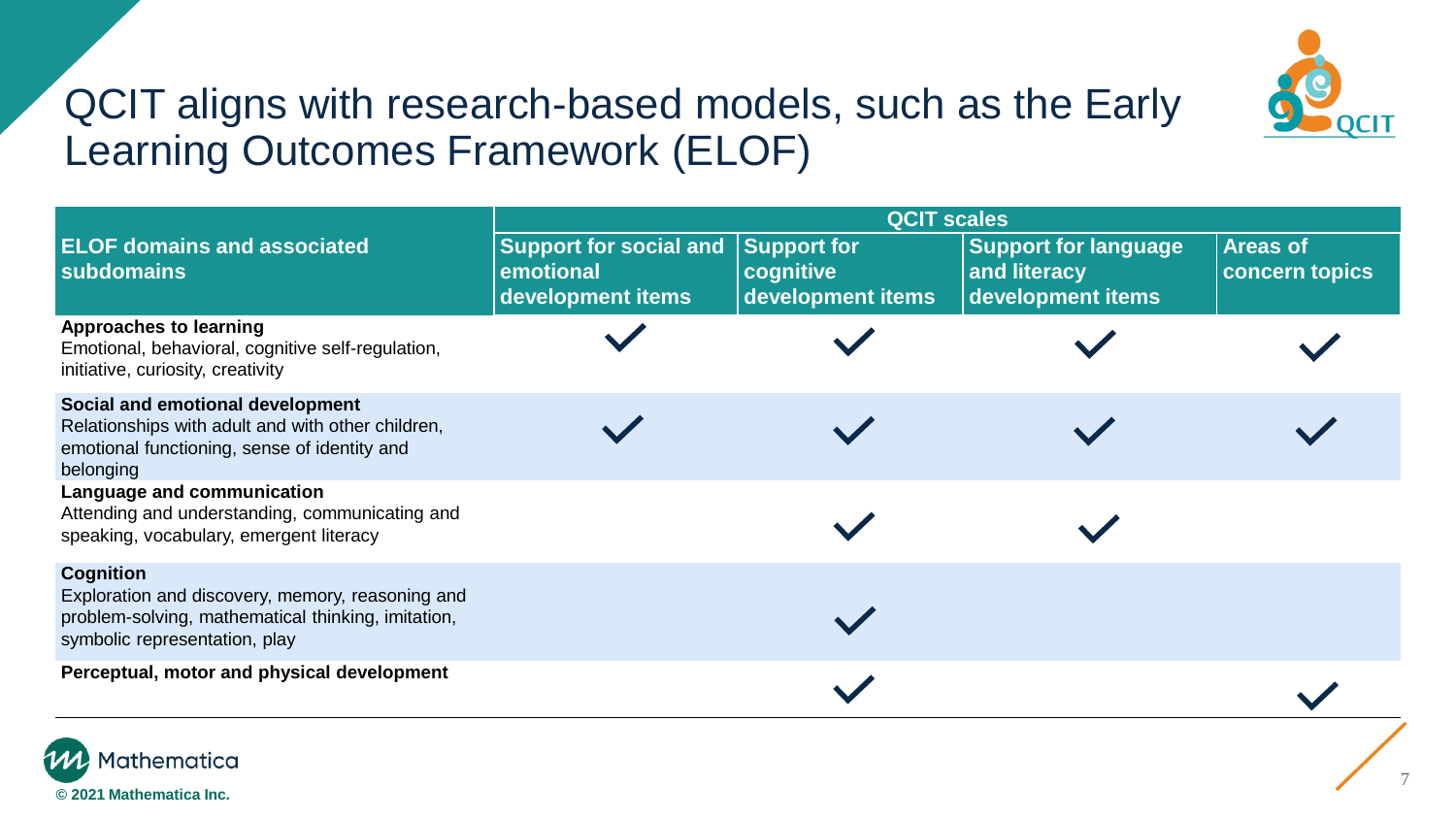# What makes QCIT unique?



- Addresses early childhood caregiving competencies across the 0 -36 month age span
- Provides a single measure that can be used in multiple types of settings:
	- Single age infant classrooms
	- Single age toddler classrooms
	- Mixed age infant/toddler classrooms
	- Family child care classrooms (often mixed age)
- Same items, dimensions, and scores are available for infant and toddler classrooms
- Has unique content (e.g., supporting peer interaction and play)



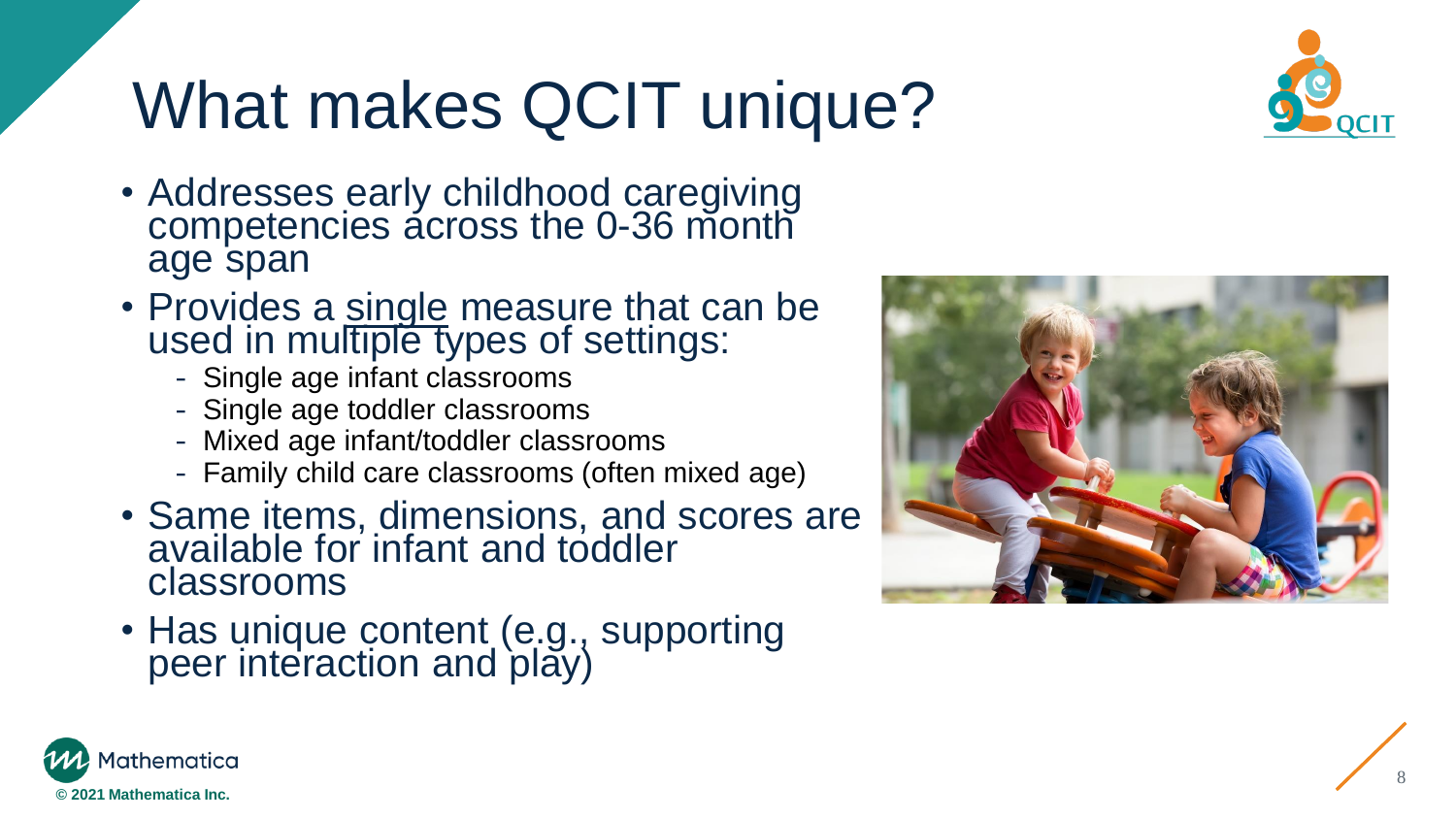



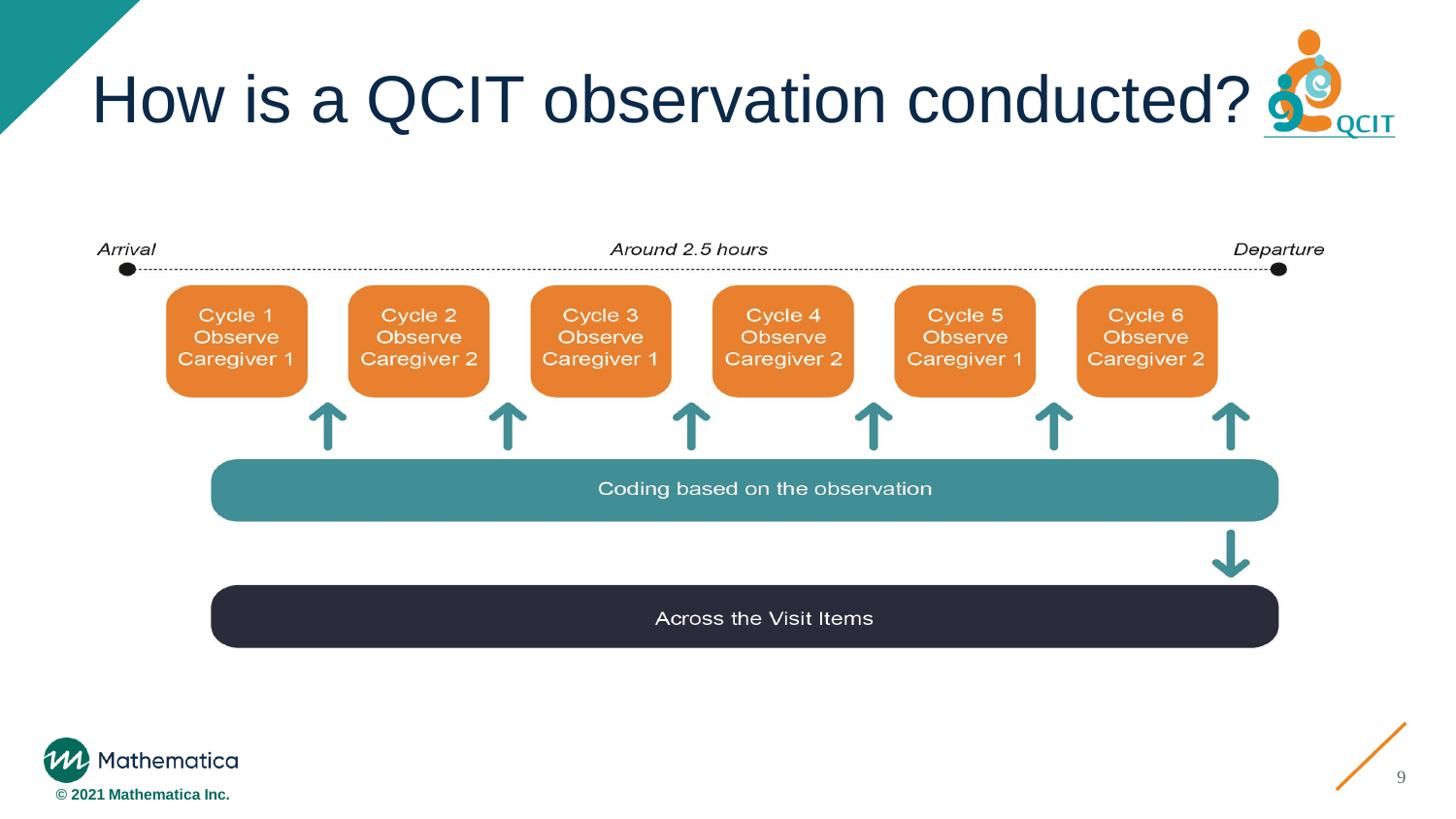### Responsiveness scale





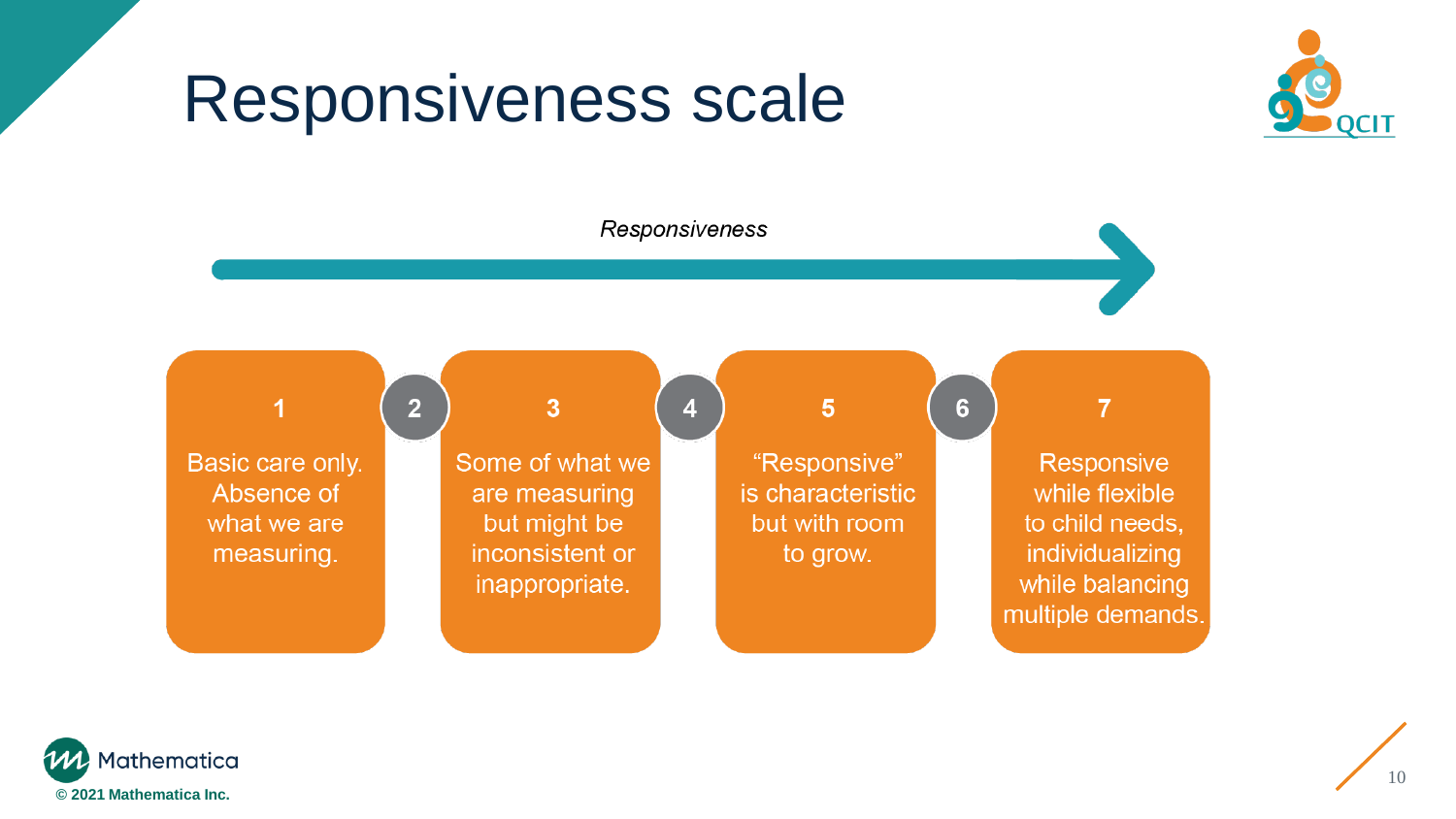# Example of a social-emotional item



D4. Support for Social Problem Solving Among Peers: Caregivers help children learn to negotiate conflict with peers and help to reduce potential conflict situations. Caregivers may structure play to include adequate space and multiple toys and limited numbers of children in order to reduce the potential for conflict. Caregivers encourage and scaffold sharing among peers. Children may come to caregivers for assistance (for example, a child may tell a caregiver that another child is not sharing, or is taking a toy away from them). When conflict occurs, caregivers intervene but at the high end, caregivers support child-directed solutions rather than solving social problems for the children. Code N/A if no social problems.

| 1. No support for social problem<br>solving is provided.<br>Immediately removes child or<br>object without any further<br>assistance or follow up. | 2. | 3. May separate children or<br>remove an object that is<br>causing conflict WHILE<br>providing limited verbal support<br>for problem solving.<br>Does not provide support for<br>sharing other than telling<br>children "to share."<br>For infants, may distract or<br>redirect a child as a way to<br>resolve problem. | 4. | 5. Makes an attempt to help children<br>solve a conflict through prompting or<br>offering strategies.<br>Models and scaffolds sharing or<br>negotiating about objects or space. | 6. | 7. Supports and frequently<br>encourages children to solve<br>social problem(s) themselves.<br>Anticipates potential social<br>conflicts AND either rearranges<br>environment OR provides other<br>support before conflict escalates. |
|----------------------------------------------------------------------------------------------------------------------------------------------------|----|-------------------------------------------------------------------------------------------------------------------------------------------------------------------------------------------------------------------------------------------------------------------------------------------------------------------------|----|---------------------------------------------------------------------------------------------------------------------------------------------------------------------------------|----|---------------------------------------------------------------------------------------------------------------------------------------------------------------------------------------------------------------------------------------|
|                                                                                                                                                    |    |                                                                                                                                                                                                                                                                                                                         |    |                                                                                                                                                                                 |    |                                                                                                                                                                                                                                       |
| No support                                                                                                                                         |    | Limited support                                                                                                                                                                                                                                                                                                         |    | Responsive support                                                                                                                                                              |    | Responsive support is<br>frequent and pervasive                                                                                                                                                                                       |



© Administration for Children and Families, U.S. Department of Health and Human Services (ACF, U.S. D.H.H.S). The Quality of Caregiver-Child Interactions for Infants and Toddlers (Q-CCIIT/QCIT) was developed by Mathematica Inc. and funded by ACF, U.S. D.H.H.S. through Contract No. HHSP23320095642WC/HHSP23337016T and Contract No. HHSP233201500035I/HHSP23337030T. Mathematica Inc. has permission from ACF, U.S. D.H.H.S. to reproduce and distribute the Q-CCIIT/QCIT.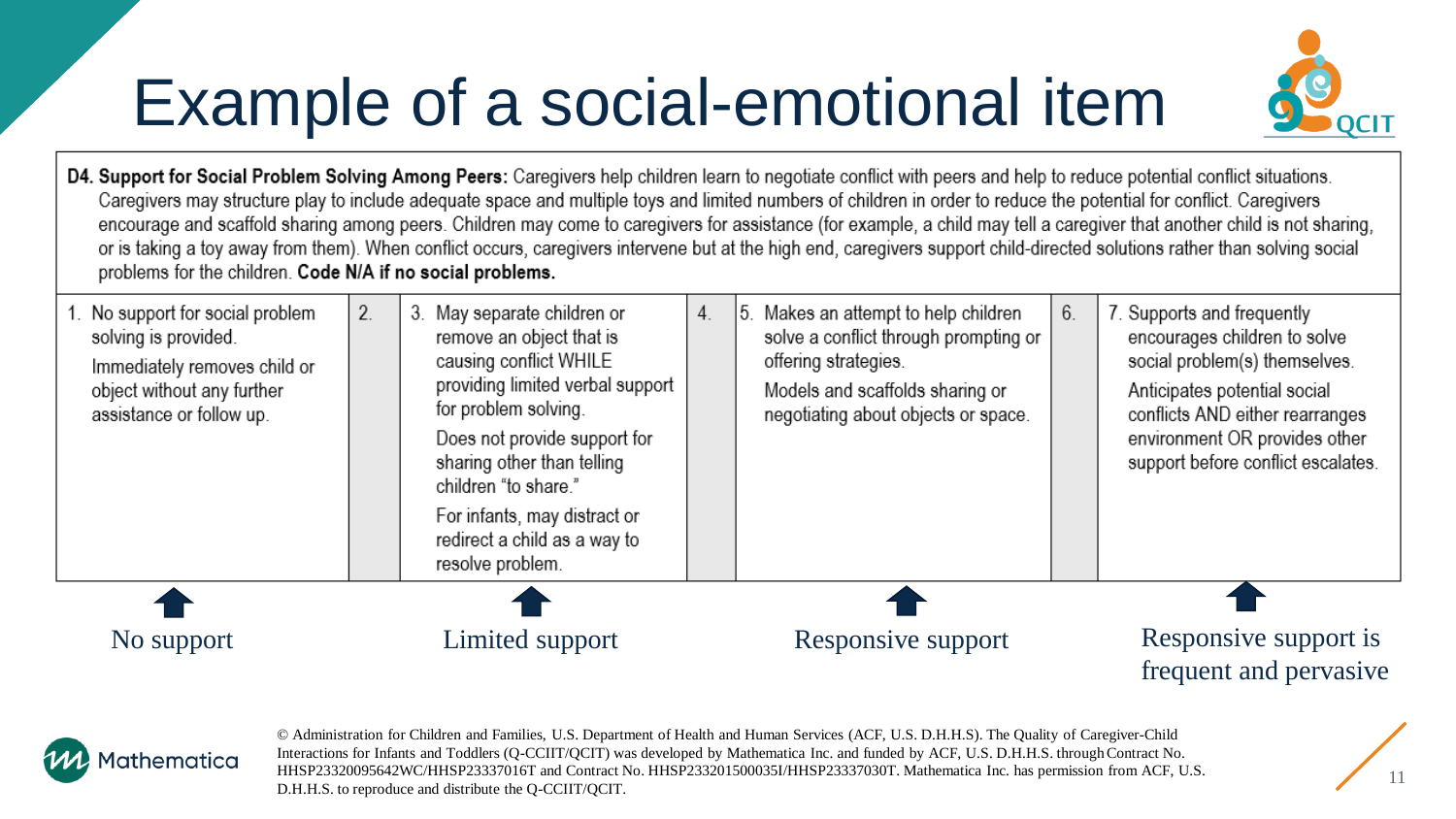# What skill-set does a QCIT observer need?



### Requirements:

- Must pass the QCIT certification exam to be a certified observer
- Must have the relevant language skills for the setting

### Recommendations:

- Familiarity with early childhood settings
- Commitment to observing fairly by applying the QCIT codes (objectivity) and administering and coding the measure as learned in training (fidelity)
- Careful attention to detail
- Accurate note-taking skills
- Ability to use evidence to support scores
- Physically able to sit in low chairs or on floors and/or stand for long periods of time

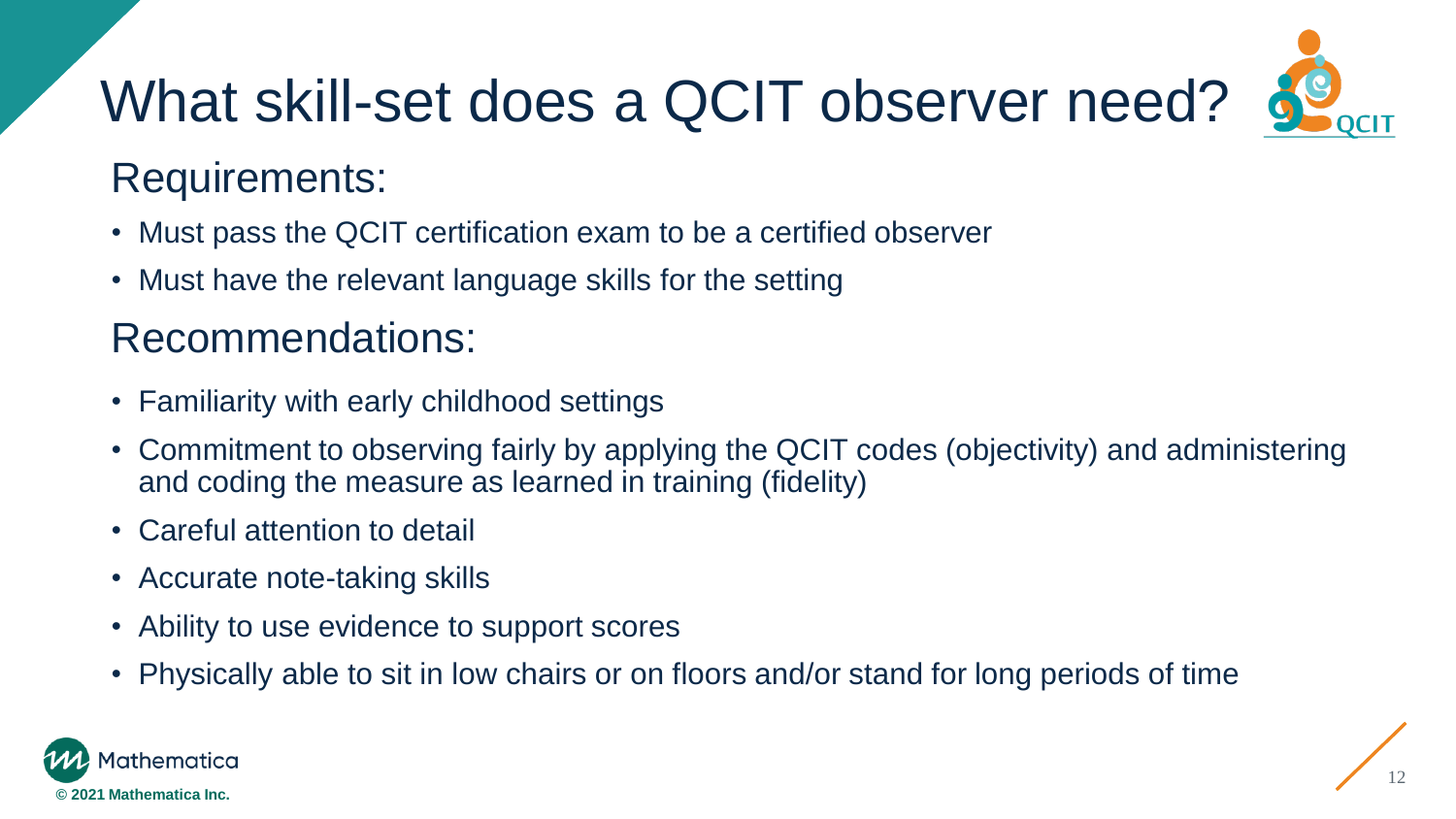# Visit the QCIT website



### <https://mathematica.org/solutions/qcit>

- Upcoming events such as trainings
- Watch a recorded webinar
- Informational flyer
- FAQs
- Product pricing (e.g., Trainings)
- Links to resources